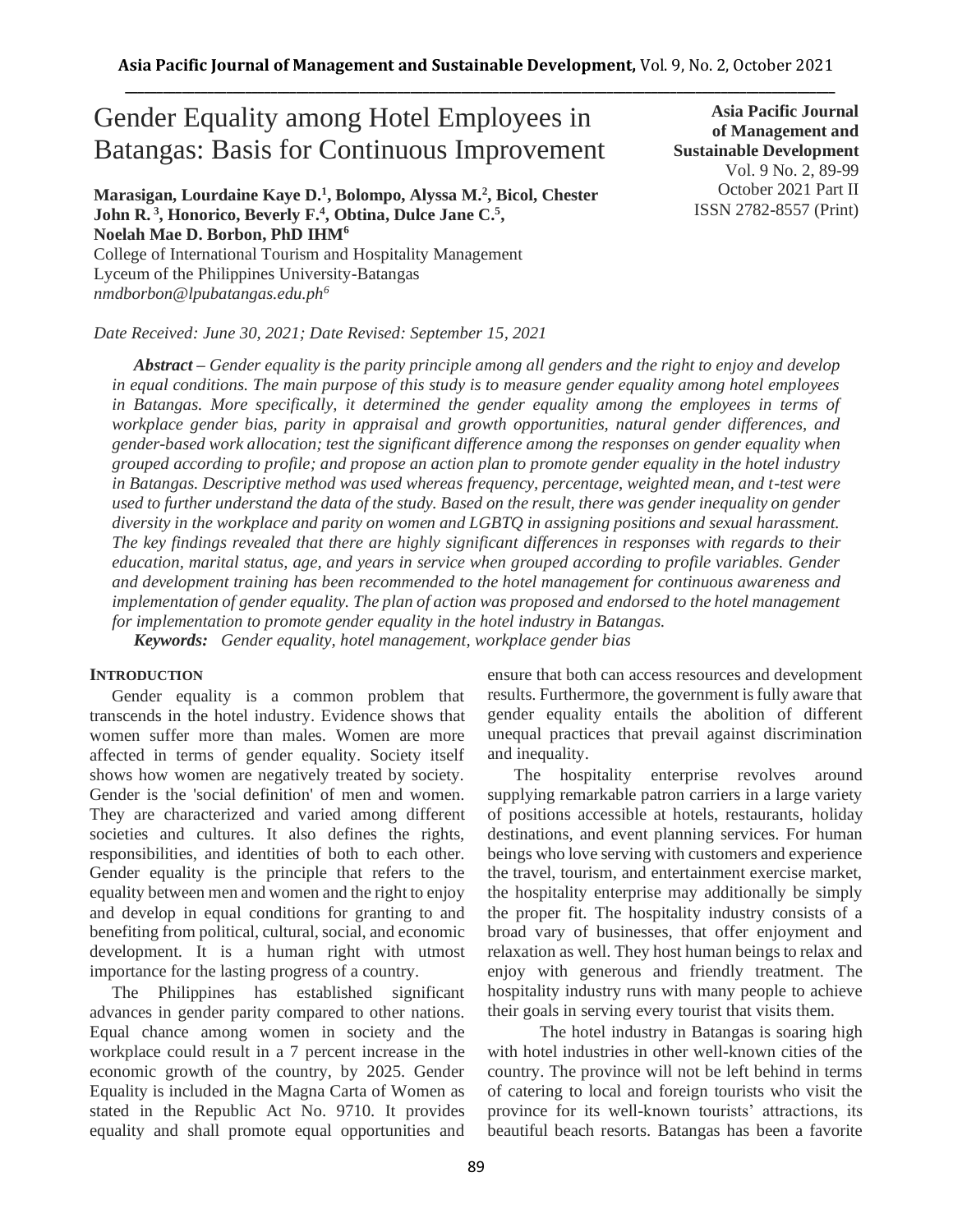place to visit by tourists due to its low-cost attractions and destinations including the comfort and enjoyment offered to all types of tourists. The hospitable staff and personnel of its hotels and their warm welcome make them pleased and experience pleasure on their every visit. The local tourism office of Batangas is doing its best in developing places where tourists can enjoy and relax. Roads and bridges are developed for easy accessibility to its nearby town and their provinces [1]. But no matter how developed and successful the hotel industry in the province is, it should always remember its people facing and serving the customers to meet their expectations. Its employees should be given enough attention to fully meet the success they want and keep that success continuously. The industry has proven its success in terms of satisfying its customers, the local and foreign tourists, but in return, their employees should also be satisfied with how they are treated in the workplace as workers and human beings. Gender equality plays a vital role in this part.

The Philippine government promotes gender equality through laws to ensure that every individual with different gender expression in the workplace is treated equally. Gender and Development (GAD) has been a program that is implemented in every agency. Each agency is allotted enough funds for the implementation of the program. All companies are obliged to implement gender equality through the laws created and amended to ensure equality among gender diversity in the workplace. In response to the laws, companies in different industries, exert all their effort to ensure equality among their workers. However, despite the effort of the government and in partnership with the industries, inequality still prevails in the workplace.

The study focused on gender equality among hotel personnel in Batangas. The proponents of the study believe that there are emerging issues when it comes to gender equality among hotels. More specifically, this study had an in-depth study outlook towards creating a good and harmonious working relationship to gender diversity in the workplace. All genders need to be treated equally in all aspects of their job, not only for their benefit but also for the benefit of the industry. But we cannot deny the fact that despite the effort of the government in creating and amending laws on gender equality, discrimination has been a natural attitude among human beings. Gender equality implementation depends on the strength of how an administration enforces it. The researchers came up with the study to find how strong the implementation of gender equality is in the hotel industry in Batangas province.

#### **OBJECTIVES OF THE STUDY**

The study aimed to measure gender equality among hotel employees in Batangas province. More specifically, it presented the demographic profile of the hotel employees in terms of gender, marital status, educational attainment, age, and years in service; determined the gender equality among the employees in terms of workplace gender bias, parity in the appraisal, and growth opportunities, natural gender differences, and gender-based work allocation; tested the significant difference among the responses on gender equality when grouped according to profile; and proposed an action plan to promote gender equality in the hotel industry in Batangas.

#### **MATERIALS AND METHODS**

#### **Research Design**

 This study used a descriptive survey method to find out how hotel management promotes gender equality among them in their work. In this method, a large population can be observed and conclude the variables. Open-ended and closed-ended questions can be made in making the questionnaire. Information is statistically presented for easy giving of interpretation and analysis [2].

## **Participants of the Study**

 A total of 445 are the participants of the study. The respondents of this study were hotel employees in Batangas. The main participants of the study were the ten most visited hotels in the province. Different means of communication were used to disseminate the questionnaires and retrieved from the respondents.

#### **Data Gathering Instrument**

 The researchers used an adapted survey questionnaire as the main tool for gathering data based on the questionnaires in the study of Chaudhary, Gupta and Chaudhary (2010). The questionnaire consists of two parts. The first part determined the demographic profile of the respondents. The second part measured the employees' evaluation on gender equality in terms of Workplace Gender Bias, Parity in Appraisal and Growth Opportunities, Natural Gender Differences, and Gender-Based Work Allocation. The second part of the questionnaire was based on gender equality as discussed and studied in the related research used.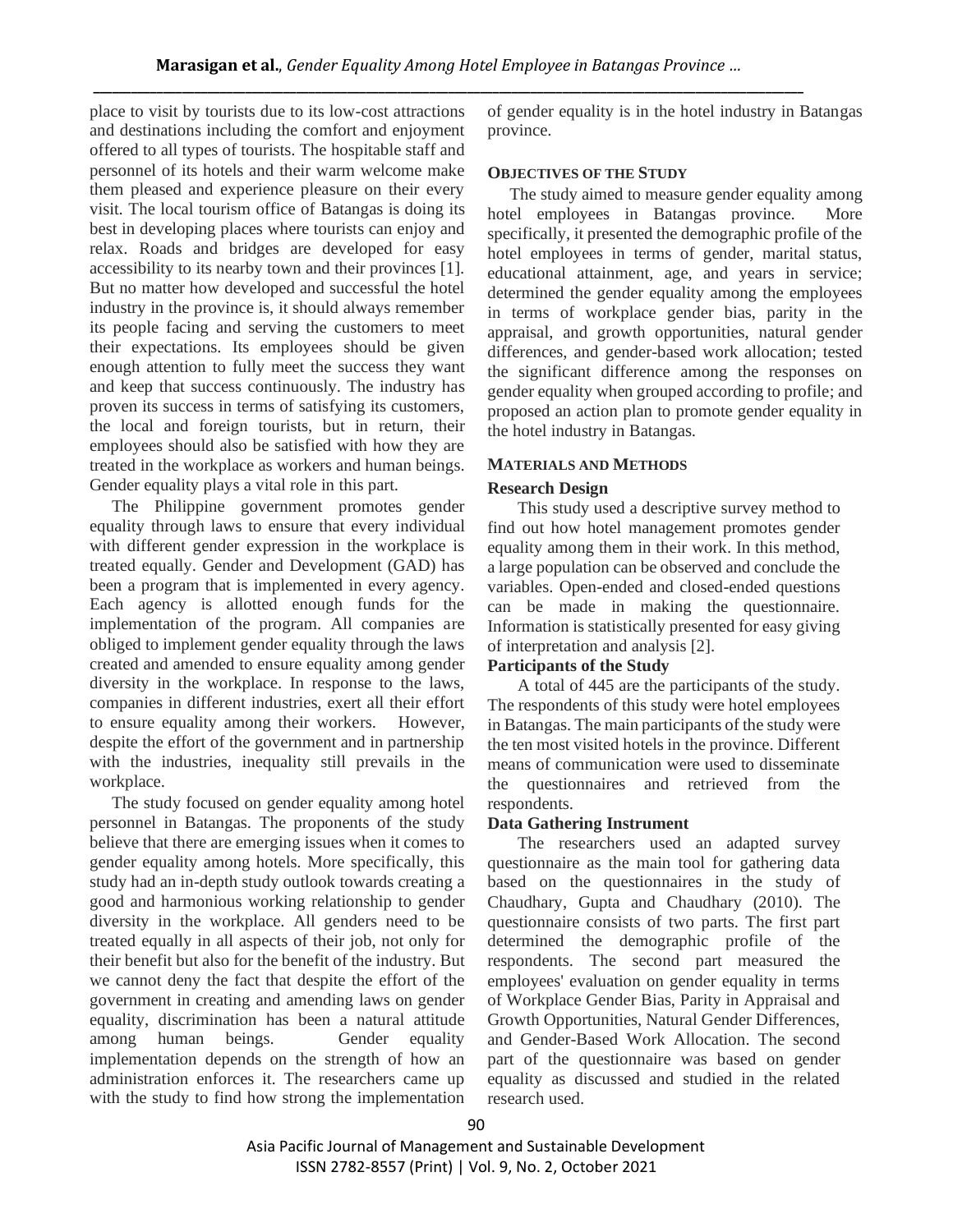The set of questionnaires were validated and approved by the adviser and two of the faculty experts under the CITHM. Then, after the pre-oral defense of the study, it was submitted to the GAD office of the university for validation; and lastly to one of the university experts in research.

# **Data Gathering Procedure**

 The researchers humbly requested permission from the manager of each hotel to administer the questionnaire to the respondents. A formal letter was sent out asking permission from the managers. The success of the administration was made possible with the effort of the researchers and with the full cooperation of the hotel employees. The information about the availability of the hotel employees to answer the questionnaire was asked from the personnel department of the management of the hotel of the ten chosen hotels of the study. The researchers were given the time when the employees are getting in and out of their duty. With this, they asked again the permission of the managers to disseminate the questionnaires on a specific date and time through a formal letter. The researchers divided themselves into pairs and were assigned to specific hotels to disseminate the questions and gather the data in a short period. While disseminating the questionnaires to the employees, the researchers humbly asked them to answer their questionnaires. The employees actively answered the questionnaire in every hotel.

## **Data Analysis**

 The data which were obtained through the questionnaire were collected, tabulated, analyzed, and interpreted. Frequency was used to get the number of respondents who answered accordingly to questions. The percentage was used to get the percentage of the respondents in terms of their demographic profile. Weighted mean was used to show the evaluation of the respondents on their evaluation of gender equality in terms of workplace gender bias, parity in appraisal and growth opportunities, natural gender differences, and gender-based work allocation. The ranking was used to determine the positional importance of responses in the questionnaires regarding the answers of the employees based on the scale used. T-test and Analysis of variance (ANOVA) were used to test the significant difference among the responses to gender equality when grouped according to profile variables. In addition, all data were treated using statistical software known as

PASW version 18 to further interpret the results of the study.

## **Ethical Consideration**

 A highly confidential nature of the survey and the interviews was observed, and no names were mentioned in the report. The identity of the respondents was not revealed except that they were employees of the ten chosen hotels in Batangas province. No opinion was given by the researchers; only information and results based on the data that were gathered.

## **RESULTS AND DISCUSSION**

#### **Table 1. Percentage Distribution of the Respondents' Profile**

| <b>Profile Variables</b>      | f   | $(\%)$ |
|-------------------------------|-----|--------|
| Gender                        |     |        |
| Male                          | 246 | 55.30  |
| Female                        | 199 | 44.70  |
| <b>Marital Status</b>         |     |        |
| Single                        | 244 | 54.80  |
| Married                       | 174 | 39.10  |
| Separated                     | 26  | 5.80   |
| Widowed                       | 1   | .20    |
| <b>Educational Attainment</b> |     |        |
| High School                   | 8   | 1.80   |
| Vocational                    | 21  | 4.70   |
| College                       | 416 | 93.50  |
| Age                           |     |        |
| 25 yrs old and below          | 106 | 23.80  |
| $26 - 35$ yrs old             | 215 | 48.30  |
| $36 - 45$ yrs old             | 97  | 21.80  |
| 46 yrs old and above          | 27  | 6.10   |
| <b>Years in service</b>       |     |        |
| 11 months and below           | 100 | 22.50  |
| $1-5$ years                   | 185 | 41.60  |
| 6-10 years                    | 98  | 22.00  |
| $11-15$ years                 | 39  | 8.80   |
| 16 years and above            | 23  | 5.20   |

Table 1 presents the respondents' profile. There were 445 respondents. The majority of the respondents were males, 246 or 55 percent of the respondents while the rest are females, 199 or 44.70 percent. This implies that more males are working in the industry compared to females.

In terms of marital status, the majority of the respondents were single with 54.80 percent followed by married at 39.10 percent, then separated at 5.80 percent, and a widow with the lowest, 0.20 percent. It also shows that the greatest percentage of the respondents attained college education having 93.50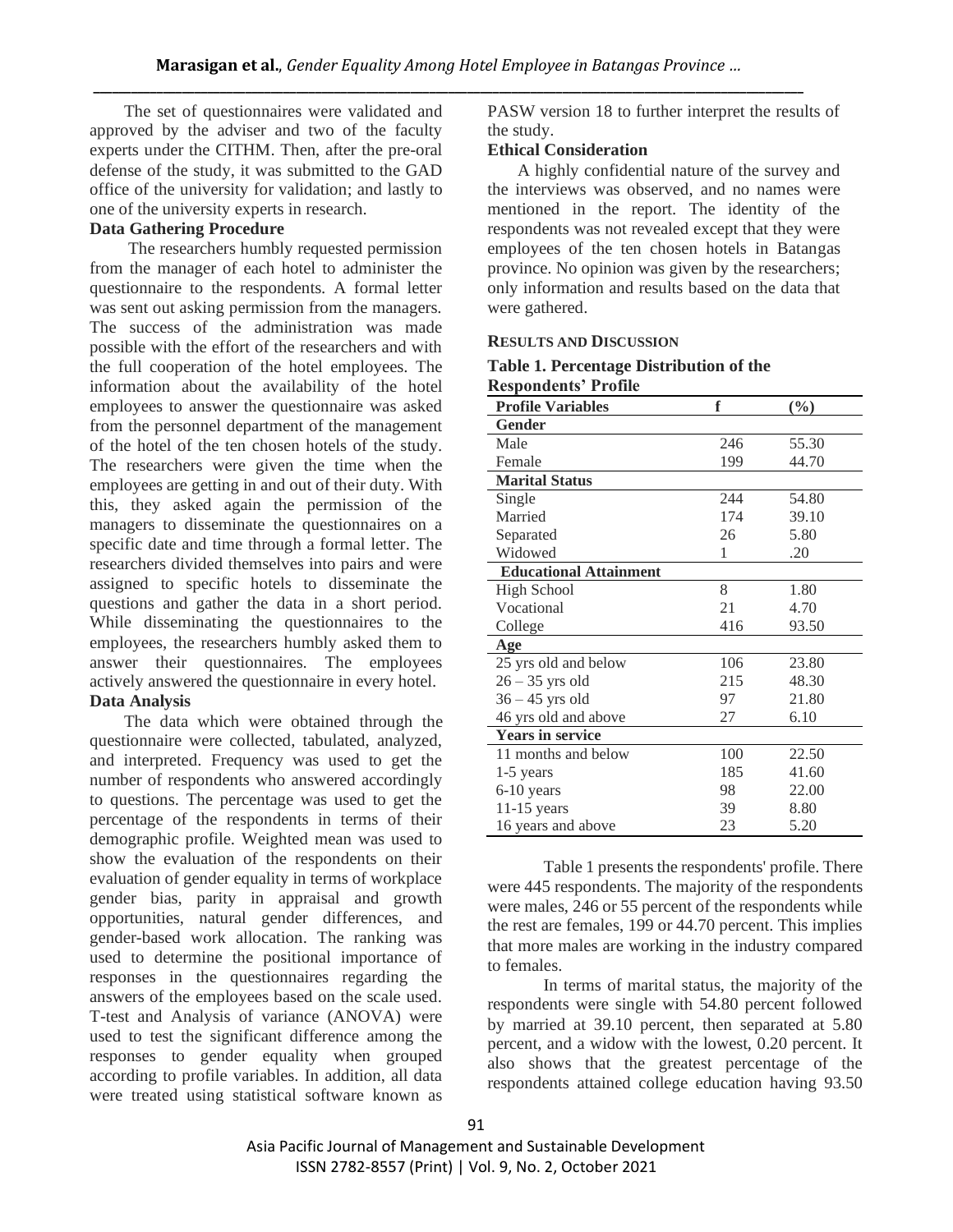percent followed by Vocational at 4.70 percent, and high school graduates at 1.80 percent.

Moreover, the majority of the respondents have the ages ranging from 26-35, and followed by those employees aged 25 and below. Whereas, the majority of the respondents are in their 1-5 years of service in the hotel industry, and followed by those of 11 months and below. Men are trusted by employers in the hotel industry than women. Their belief in the talent and abilities of men shadowed the unique talents and abilities of women which they can share in the progress and development of their company. Discrimination can be seen in the number of male respondents when compared to the number of female respondents. Singles are preferred by employers. They probably believe that being married with added responsibilities in their families will make an employee unproductive. Widowed has the lowest percentage because they have no more partners in their responsibilities in their families. The employers believe that having a family to attend to is a hindrance to the good performance of the employees in their work.

**Table 2. Gender Equality with Regard to Work Place Gender Bias**

| <b>Indicators</b>                                                          |      |              | R |
|----------------------------------------------------------------------------|------|--------------|---|
| 1. Industry emphasizes more<br>on<br>physical appearance than intelligence | 3.02 | A            | 1 |
| in the case of hiring employees.                                           |      |              |   |
| 2. Employees face sexual harassment                                        |      |              |   |
| at the workplace regardless of gender 2.16                                 |      | D            | 5 |
| expression.                                                                |      |              |   |
| 3. Customers create more problems                                          |      |              |   |
| with women and LGBTQ employees 2.19                                        |      | D            |   |
| than men.                                                                  |      |              |   |
| 4. Civil status is not an issue in hiring                                  | 2.67 | $\mathsf{A}$ | 3 |
| employees.                                                                 |      |              |   |
| 5. Women and LGBTQ need to make                                            |      |              |   |
| extra efforts to prove their credibility                                   | 2.78 | A            | 2 |
| than men.                                                                  |      |              |   |
| <b>Composite Mean</b>                                                      |      | Agree        |   |

*Legend: 3.50 – 4.00 = Strongly Agree (SA); 2.50 – 3.49 = Agree (A); 1.50 – 2.49 = Disagree(D); 1.00 – 1.49 = Strongly Disagree (SD)*

Table 2. presents the gender equality among hotel employees as to workplace gender bias. The obtained composite mean of 2.56 indicates that the respondents agree on the above-mentioned component. Among the items enumerated, items like industry emphasize more on physical appearance than intelligence in case of hiring employees (3.02) ranks first. Moreover, Women and LGBTQ need to make extra efforts to prove their credibility than men (2.78).

Whereas, civil status is not an issue in hiring employees (2.67) ranked third. On the other hand, items such as customers create more problems with women and LGBTQ employees than men (2.19).

Physical appearance matters. It is a natural attitude of people how they value the looks of a person. No matter how people denied of unfairness when it comes to physical appearance, people must accept the fact that it is a truth in life that we must accept. The hotel industry serves people. Employers prefer employees with appearance and characteristics that are pleasing to the eyes of their customers to keep them coming back and patronize them. They want their employees to be of the accepted gender of the society. Women and even more LGBT are looked down in the industry. Success in a career mainly depends on abilities and skills but there is another factor unrelated to the performance that influences someone's advancement, and that is an individual's appearance.

Women and LGBTQ are both looked down in society. They are considered weak in comparison to men. In the workplace, they are always left behind. They need to make an extra effort just to be recognized. It is a stigma of the society that is why women and LGBTQ need to show their essence as persons and the same as men, they have innate talents and abilities that can also help in the progress of a company. Women and LGBTQ are not given equal opportunities as men. Since they are both looked down on in the hotel industry, they need to make an extra effort in proving their worth in the industry. The results of different studies proved this fact and oblige them to be significant at the time they are applying for a position as well as when they are hired. People of all sexual orientations around the world experience discrimination and violence. LGBTQ workers are the most affected by this problem of society. They experience discrimination in all aspects of employment, in school, promotion, access to insurance, and low salary because of their sexual orientation. They are not represented in government organizations, the reason why their interests are left behind in social dialogue even in the collective bargaining agreement, the main reason why they experience gender inequality [3].

Being married makes someone more responsible in work. The responsibilities they have in their families serve as an inspiration in performing their job. The desire to support all the needs of their families motivates them to give their best in the workplace. It was found out from a study that marital status does not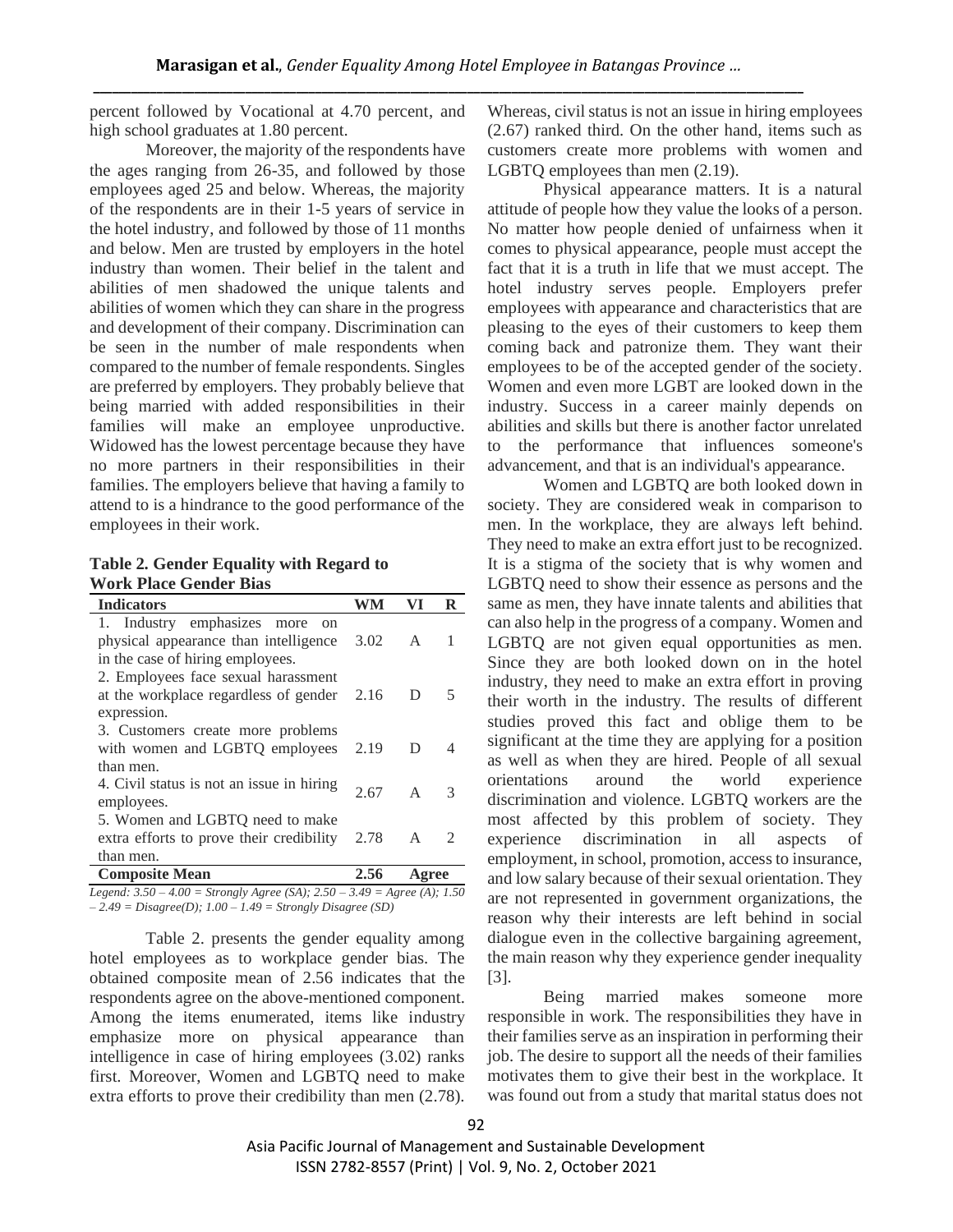affect the job performance of women negatively. In short, being married in the hospitality industry is not a hindrance in showing their worth as employees. Their skills and knowledge are not affected by their marital status, which contradicts the result of most studies [4].

Employees of hotels know that they are serving people. From the start they chose the course, they know that they will be serving people. This is also taught in the subjects they took during their study and at the time they applied in work, they were taught and trained how to work with, face, and treat customers, and how to handle complaints from customers. When employees encounter problems with customers, they just work with it, they do not look at it as a problem. To keep customers to keep coming back to them is to treat them very well. It is the main job of hotel employees especially the customer service personnel [5].

Employees who face sexual harassment at the workplace regardless of gender expression were not encountered, thus assessed as disagree, but with the lowest response with a weighted mean of 2.16. Sexual harassment must be given full attention by the management. Laws and policies of the government protecting everybody from sexual harassment make people in the workplace aware of giving respect to their co-workers regardless of gender. Related news can be seen and heard from different social media where offenders are castigated by the law. The government plays a vital role in the implementation of gender equality. Agencies of government are all working together in doing their part in gender equality. To support rules and help in handling reports of discrimination against women, laws against discrimination, rules, and guidelines procedures were developed [6]. The government has all the access to eliminate gender inequality in the workplace. They can implement anti-discrimination laws that will remove the stigma of gender inequality. Gender equality will make more women employees earn more, which will increase the growth rate of output in the workplace and improved health outcomes. Increased income will result in getting what they need and their families [7]. Amendment of laws does not guarantee equal rights for LGBT citizens and improving their quality of life. Amending a law and confirming that it is properly employed by the law implementing agencies of the government needs to be partnered with campaigns through education and giving solutions to other related problems through it [8].

**Table 3. Gender Equality with Regard to Parity In Appraisal And Growth Opportunities**

| <b>Indicators</b>                       | WM             | VI           | R     |
|-----------------------------------------|----------------|--------------|-------|
| 1. Women and LGBTQ are treated at       |                |              |       |
| par with men in the legal policy of the | 3.10           | A            | 5     |
|                                         |                |              |       |
| company.                                |                |              |       |
| 2. Compensation is equal for men,       | $3.33 \quad A$ |              | - 1   |
| women, and LGBTQ employees.             |                |              |       |
| 3. Evaluation of the performance of all |                |              |       |
| employees regardless of their sex       | 3.22           | A            | 2.5   |
| expression is fair.                     |                |              |       |
| 4. Promotional opportunities are equal  | 3.22           | A            | 2.5   |
| for all employees.                      |                |              |       |
| 5. Men, women, and LGBTQ get the        |                |              |       |
| same retirement benefits.               | 3.17           | $\mathsf{A}$ | -4    |
| 6. Gender diversity is observed in the  |                |              |       |
| workplace.                              | 3.08           | $\mathsf{A}$ | 6     |
| <b>Composite Mean</b>                   | 3.19           |              | Agree |
|                                         |                |              |       |

*Legend: 3.50 – 4.00 = Strongly Agree (SA); 2.50 – 3.49 = Agree (A); 1.50 – 2.49 = Disagree(D); 1.00 – 1.49 = Strongly Disagree (SD)*

Table 3 presents the gender equality among hotel employees as to parity in appraisal and growth opportunities. The obtained composite mean of 2.56 indicates that the respondents agree on the abovementioned components. Among the items enumerated, items like remuneration is equal for men, women, and LGBTQ employees (3.33) ranked first. It is followed by there is a fair performance appraisal of all employees regardless of their sexual expression and promotional opportunities are equal for all employees (2.25). On the other hand, items such as men, women, and LGBTQ get same retirement benefits were (3.17), women and LGBTQ are treated at par with men in the legal policy of the company (3.10), and gender diversity is observed in the workplace (3.08), thus assessed as agree.

Laws and policies make employees aware of gender equality in the workplace of the respondents. They are aware that sanctions are given to employees that break the law of equality, especially in terms of salary given to employees. All gender expression is seen in the workplace. Gender equality exists when it comes to hiring of all types of gender expression. Men, women, and LGBTQ are given opportunities to be part of the organization and share their innate abilities and talent, knowledge, skills, and understanding they acquired in their studies. Employers equally look at all genders to possibly contribute to the progress of the company. They trust each individual has their abilities, talents, and personalities needed in the workplace.

The government has all the access to eliminate gender inequality in the workplace. They can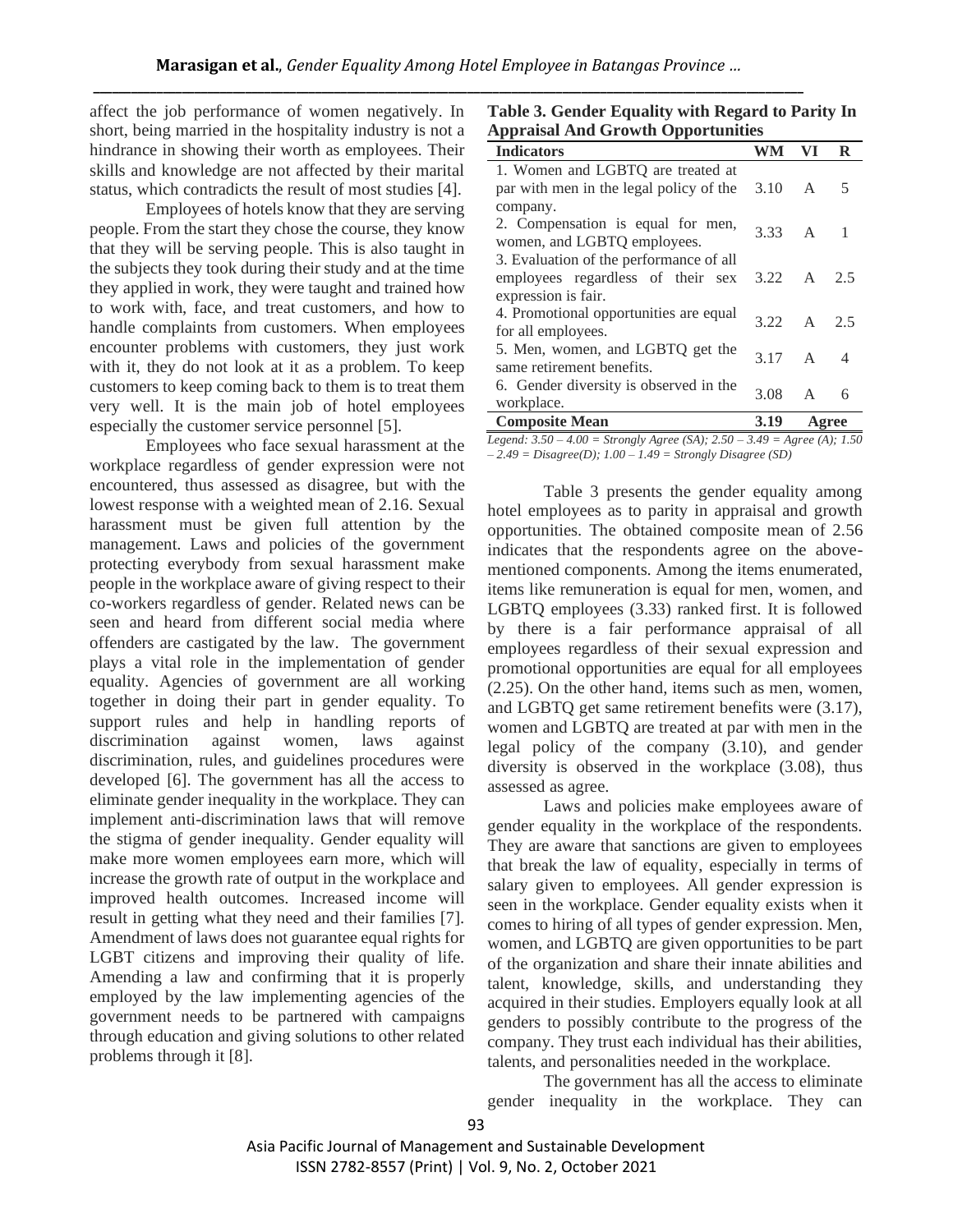implement anti-discrimination laws that will remove the stigma of gender inequality. Gender equality will make more women employees earn more, which will increase the growth rate of output in the workplace and improved health outcomes. Increased income will result in getting what they need and their families [7]. They employ people base on the role requirements and assign to specific tasks based on their, qualifications, and experience. They are against discrimination based on the distinction of mankind, such as physical appearance, nationality, gender, sexual expression, spiritual belief, status in life, incapacity, and any other characteristic defined by a country's law [9].

**Table 4 Gender Equality with Regard to Natural Gender Differences**

| <b>Indicators</b>                                                                                                                       | WM               | VI           | R                           |
|-----------------------------------------------------------------------------------------------------------------------------------------|------------------|--------------|-----------------------------|
| 1. Discrimination exists among all types<br>of gender because of the nature of work.                                                    | 2.26             | D            | 6                           |
| 2. Industry prefers young and single<br>applicants.                                                                                     | 2.57             | $\mathsf{A}$ | 4                           |
| 3. Industry prefers LGBTQ employees.                                                                                                    | 2.30             | D            | 5                           |
| 4. The organization goes for the best fit<br>between jobs and employees and uses<br>inherent gender differences<br>very<br>effectively. | $3.06 \, A \, 1$ |              |                             |
| 5. The contributions of women and<br>LGBTQ are recognized but their upward<br>movement in the hierarchy is not<br>encouraged.           | 2.80             | $\mathsf{A}$ | $\mathcal{D}_{\mathcal{L}}$ |
| LGBTQ employees experience<br>6.<br>limitations in the freedom of gender<br>expression and development in their<br>careers.             | 2.69             | $A \quad 3$  |                             |
| <b>Composite Mean</b>                                                                                                                   | 2.61             | Agree        |                             |

*Legend: 3.50 – 4.00 = Strongly Agree (SA); 2.50 – 3.49 = Agree (A); 1.50 – 2.49 = Disagree(D); 1.00 – 1.49 = Strongly Disagree (SD)*

Table 4 presents the natural gender equality among hotel employees as to natural gender differences. The obtained composite mean of 2.61 indicates that the respondents agree on the abovementioned components. Among the items enumerated, items with the highest mean scores are the organization, that goes for the best fit between jobs and employees and uses inherent gender differences very effectively (3.06), the contributions of women and LGBTQ are recognized but their upward movement in the hierarchy is not encouraged (2.80). LGBTQ employees experience limitations in the freedom of gender expression and development in their careers (2.69). On the other hand, items such as the industry prefers young and single applicants (2.57), the industry prefers

LGBTQ employees (2.30), discrimination exists among all types of gender because of nature of work (2.26) were not encountered, thus assessed as disagree.

Employers look for the ability and talent of their employees and assign positions that best fit them. They are regarding inherent gender differences in an effective manner that will help the employees grow and develop in their perspectives and help the organization as well to achieve its goal through continuous progress. Gender equality is experienced by the respondents. Employers and even their workers are aware of the implementation of the laws and policies protecting everyone in the workplace. The Philippine government has established awareness of its employers and employees, protecting both in the business. It is the role of the government to ensure the protection of its people in every industry. Although it is a fact that there are times that some situations are overlooked, the government is trying to do its best to formulate and implement laws and policies that will ensure the protection of every worker and even employer. Hotel managers rely on the skills and abilities of the employees rather than on their gender. They are more focused on what an employee can do and share in the success of their business. The International Labor Organization Country Office for the Philippines (ILOCO-Manila) protects Filipino women who are working in every aspect they can help. They have been promoting women's rights and welfare. For them, gender equality plays a vital role in the life of the workers to be productive and contribute a lot to the progress of the country. ILO has been developing the capacities of every related government agency and group in the society for gender equality in the workplace [10].

**Table 5 Gender Equality with Regard to Gender-Based Work Allocation**

| <b>Indicators</b>                                                                             |               | VI.              |   |
|-----------------------------------------------------------------------------------------------|---------------|------------------|---|
| 1. Women and LGBTQ are employed                                                               | $314 \quad A$ |                  | 3 |
| more at operational levels.                                                                   |               |                  |   |
| 2. Management prefers men for<br>managerial positions.                                        | 3.26          | $\overline{A}$ 1 |   |
| 3. Males dominate the work in the hotel.                                                      | 3.24          | $A \quad 2$      |   |
| 4. Women and LGBTQ are employed in<br>areas where less physical work is 3.12 A 4<br>required. |               |                  |   |
| 5. LGBTQ and women employees are<br>given lower positions in the industry.                    | 2.59          | A 5              |   |
| <b>Composite Mean</b>                                                                         | 3.07          |                  |   |

*Legend: 3.50 – 4.00 = Strongly Agree (SA); 2.50 – 3.49 = Agree (A); 1.50 – 2.49 = Disagree(D); 1.00 – 1.49 = Strongly Disagree (SD)*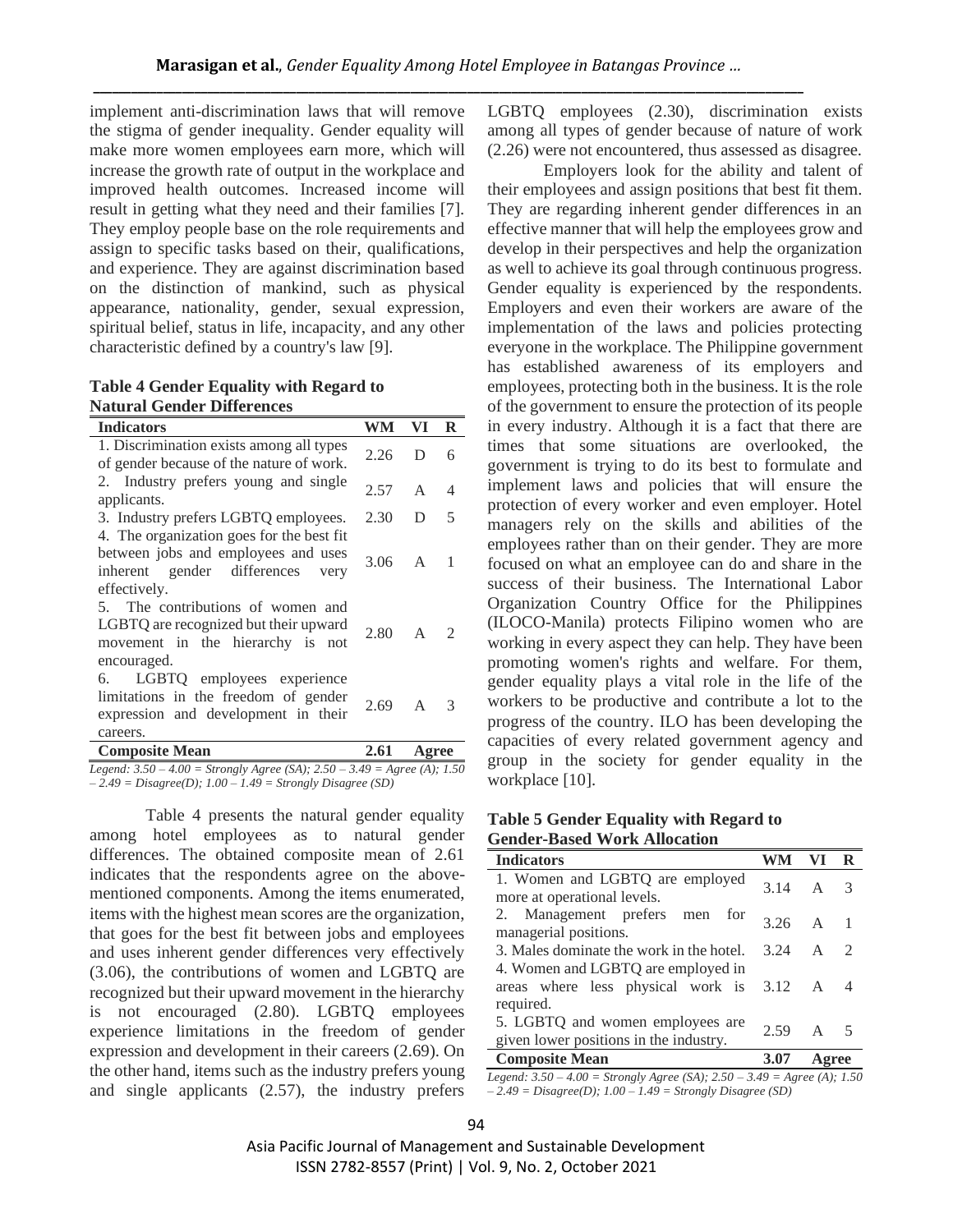Table 5 presents the gender-based work allocation among hotel employees as to gender-based work allocation. The obtained composite means of 3.07 indicates that the respondents agree on the abovementioned component. Among the items enumerated, items like management prefer men for the managerial position, males dominate the work in the hotel and women and LGBTQ are employed more at operational levels, got the highest mean score of 3.26, 3.24 and 3.14 correspondingly. On the other hand, items such as women and LGBTQ are employed in areas where less physical work (3.12), and LGBTQ and women employees are given lower positions in the industry (2.59), thus assessed as agree. The workplace is controlled by men. The edge men have over women and LGBTQ places them in positions that benefit them more than others. Top positions are entrusted to men and there are works where women and LGBTQ can take responsibility but still given to men. Women and LGBTQ are stagnant in terms of promotions and growth in the workplace. Their abilities are wasted instead of being developed that can be part of the progress of the country. Women and LGBTQ are looked upon as weaker in terms of physical and mental abilities and talents making employers assign them to lower positions. All of these are manifested not only in the workplace but as well as in the households where women are entrusted rearing the family and LGBTQ who are looked at as weak as women are found mostly in jobs that do not require the abilities of men.

Administrative works are entrusted to men and care, service, domestic and clerical works are for women, a clear manifestation of sex segregation in terms of work. Women are given positions with responsibilities that require lesser commitment because of their responsibilities in the household [11]. Women are not found in senior management positions because men are believed to be far greater than them. Organizational culture trusts men more than women. Male culture and attitude are a big limitation on women's promotion in higher positions [12].

More men and less number of women are employed in India. Women are assigned to low-skilled jobs while men were assigned to high-skilled jobs. This is according to the International Labor Organization's (ILO) "Women at work - Trends 2016" Report. In southeast Asia, the same situation takes place. Women are discriminated against and deprived of their right to use and improve their potentials and develop their careers as members of society [13]. The discrimination among LGBTQ in the country is the fact that no organization protects them in the government, lack of understanding of the SOGI concept of the LGBT community, and lack of common interest in helping them put them in a neglected place. Studies about them will help them be given a place in our society. But being neglected, they are denied their rights placing them in a way that leads them to be discriminated against in the workplace and be look at as weak and with fewer capacities compare to men [14].

**Table 6. Difference in Responses on Gender Equality with Regard to Work Place Gender Bias hen Grouped according to Profile Variables**

|                               | <b>Work Place Gender Bias</b> |         |           |  |  |
|-------------------------------|-------------------------------|---------|-----------|--|--|
| <b>Profile Variables</b>      | <b>F-value</b>                | p-value |           |  |  |
| Gender                        | 1.304                         | 0.193   | <b>NS</b> |  |  |
| <b>Marital Status</b>         | 1.811                         | 0.144   | <b>NS</b> |  |  |
| <b>Educational Attainment</b> | 8.143                         | 0.000   | <b>HS</b> |  |  |
| Age                           | 1.387                         | 0.246   | <b>NS</b> |  |  |
| Years in Service              | 2.230                         | 0.065   | NS        |  |  |

*Legend: Significant at p-value < 0.05NS = Not Significant*

Table 6 presents the responses on gender equality among hotel employees as to work gender bias. It was observed that only educational attainment shows a significant difference because the resulted pvalue of 0.000 was less than 0.05 alpha level. This means that the responses vary significantly and based on the post hoc test, it was found out that college graduates have a higher assessment of work gender bias. Education makes the respondents aware of the situation taking place in the workplace. They can see how employers treat applicants in terms of visible characteristics rather than knowledge and skills acquired in their studies. Education makes someone know and understand a lot about what is happening in the workplace. It also makes the respondents knew about the laws about gender equality. They understand how the labor laws protect every individual in the workplace regardless of sex expression This makes the group of respondents gave highly significant differences in the responses regarding work gender bias. Labor laws are tackled more at the tertiary level of education. This makes college graduates more aware of the labor code of the country making them gave higher assessments regarding work gender bias. The education attained by the respondents makes them open to the issues and concerns regarding employment, and at the same time, the level of education they attained also affects their responses. Education affects the respondents' views and opinions regarding gender equality in their workplace. Education is a very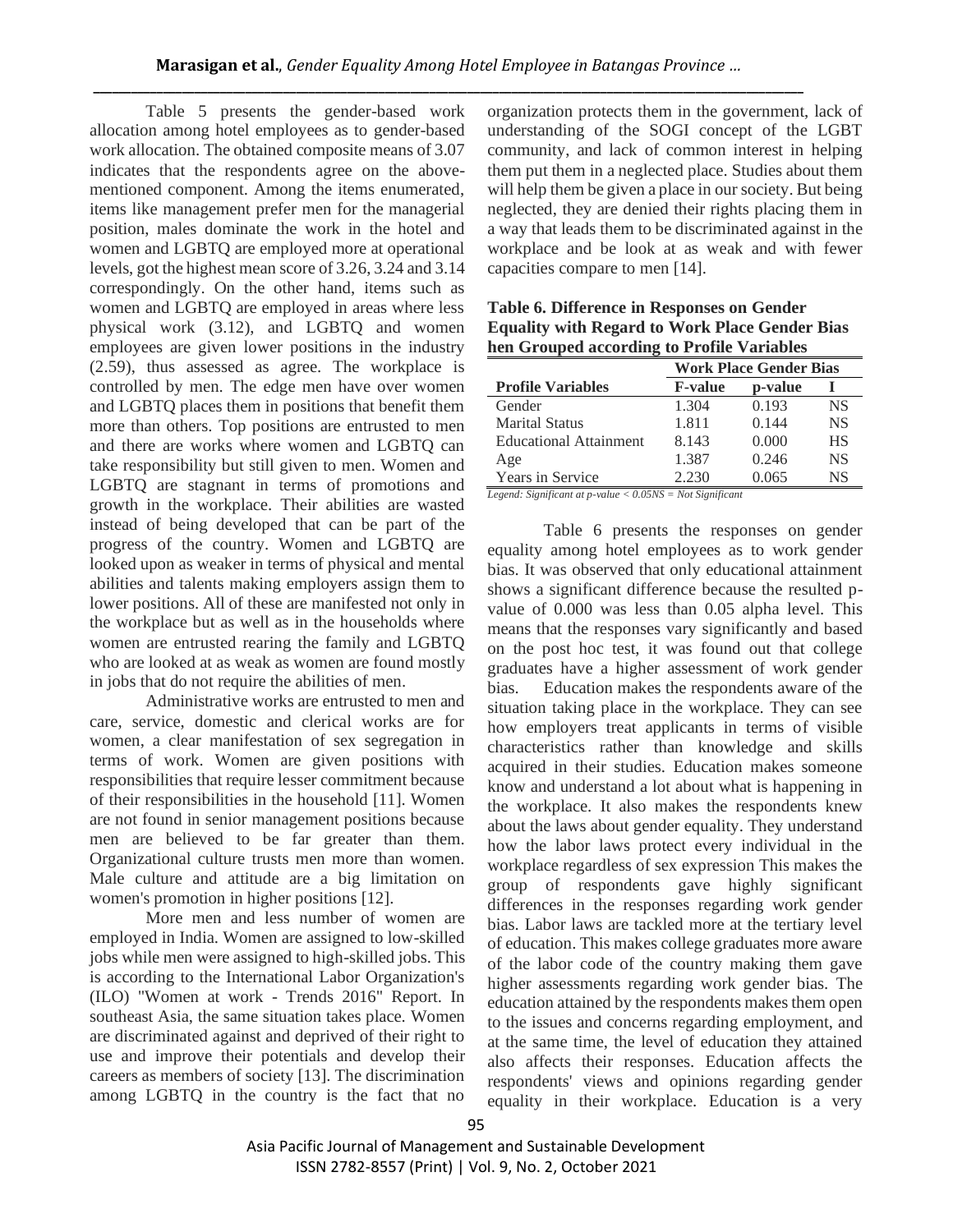important factor in getting responses from a group under study. It affects the response that will be given by them. A person's attitude and outlook in life are determined by his/her educational attainment [15]. To promote gender equality, education is the main institution that should be given attention. Education in schools knows the values and attitude of the society and has also the power to change the society and investing in the future generations. Gender equality should be infused in the curriculum, school culture, and teaching materials and strategies to let students practice gender equality at all times [16].

## **Table 7. Difference of Responses on Gender Equality with Regards to Parity in Appraisal and Growth Opportunities When Grouped According to Profile Variables**

|                               | Parity in Appraisal & Growth<br><b>Opportunities</b> |         |    |  |  |
|-------------------------------|------------------------------------------------------|---------|----|--|--|
| <b>Profile Variables</b>      | <b>F-value</b>                                       | p-value |    |  |  |
| Gender                        | 2.465                                                | 0.014   |    |  |  |
| <b>Marital Status</b>         | 8.346                                                | 0.000   | HS |  |  |
| <b>Educational Attainment</b> | 3.361                                                | 0.036   | S  |  |  |
| Age                           | 20.282                                               | 0.000   | НS |  |  |
| <b>Years in Service</b>       | 23.605                                               |         | НS |  |  |

*Legend: Significant at p-value < 0.05; HS = Highly Significant; S = Significant*

Table 7 reveals that there was a significant difference observed in parity in appraisal and growth opportunities when grouped according to profile. This implies that a significant difference exists and according to the post hoc test, employees who are females, widowed, finished vocational, belong to age bracket of 26 to 35 years old, and working for 1 to 5 years assessed parity in appraisal and growth opportunities greater compared to the others. Marital status determines an individual's perspectives in life. Age changes the individual's outlook on life. Years in service make someone expect and desire positive changes in work especially in the position assigned to him/her. All of these lead an individual to look and assess himself in the workplace and expect changes.

It is innate to humans to attain progress in every aspect of their lives. All employees expect appraisal in the service they are rendering to the company they are serving. Although gender equality was observed in the workplace regarding parity and appraisal, educational attainment and years in service are used by employers in assigning positions, and the higher the position, the higher the salary. Compensation and benefits of the employees are equally given to all, men, women, and LGBTQ. The difference in marital status, age, and years in service of

the respondents make them gave highly significant differences in their responses. The marital status of the respondents affects their outlook as well as age, which makes someone more mature in giving answers to questions in the study.

The experiences of a young individual also affect his/her responses in the study compared to an individual of older age. Although age makes older persons more matured than younger ones, young people or the millennials of today have their views and opinions at a level very open to the things happening around them. Serving an organization at different years can change a person's position on matters related to different aspects such as parity in appraisal and growth in employment. The respondent's experiences in serving the company make them gave highly significant differences in their responses.

Being married is at a different level of maturity compared to the level of maturity of a single individual, as well as to a widowed compared to a separated person. Their experiences in life makes them different from each other. The level of maturity of a person is affected by age. Generally, the views and opinions of an older person are different from the views and opinions of a younger one on a matter. This makes age very important in analyzing and interpreting responses. The standard of living is based on the salary he/she received and likewise affects his responses about a problem in a given study or research [17]. Age and level of interaction of respondents to a survey indicate a positive relationship. This shows that the age of respondents matters when it comes to their responses to a specific matter under study [18].

**Table 8. Difference of Responses on Gender Equality with Regards to Natural Gender Differences when grouped according to Profile** 

| Darler valuud Walua<br>$\mathbf{L}$ . $\mathbf{L}$ with $\mathbf{L}$ and $\mathbf{L}$ and $\mathbf{L}$ and $\mathbf{L}$ and $\mathbf{L}$ |                                   |         |           |  |  |  |
|------------------------------------------------------------------------------------------------------------------------------------------|-----------------------------------|---------|-----------|--|--|--|
|                                                                                                                                          | <b>Natural Gender Differences</b> |         |           |  |  |  |
| <b>Profile Variables</b>                                                                                                                 | <b>F-value</b>                    | p-value |           |  |  |  |
| Gender                                                                                                                                   | 0.284                             | 0.776   | <b>NS</b> |  |  |  |
| <b>Marital Status</b>                                                                                                                    | 1.569                             | 0.196   | <b>NS</b> |  |  |  |
| <b>Educational Attainment</b>                                                                                                            | 7.080                             | 0.001   | S         |  |  |  |
| Age                                                                                                                                      | 0.588                             | 0.623   | <b>NS</b> |  |  |  |
| <b>Years in Service</b>                                                                                                                  | 1.536                             | 0.191   | NS        |  |  |  |

*Legend: Significant at p-value < 0.05; S = Significant; NS = Not Significant*

Table 8 presents the responses on gender equality among hotel employees as to natural gender differences. It was observed that only educational attainment shows a significant difference because the resulted p-value of 0.001 was less than 0.05 alpha level. This means that the responses vary significantly and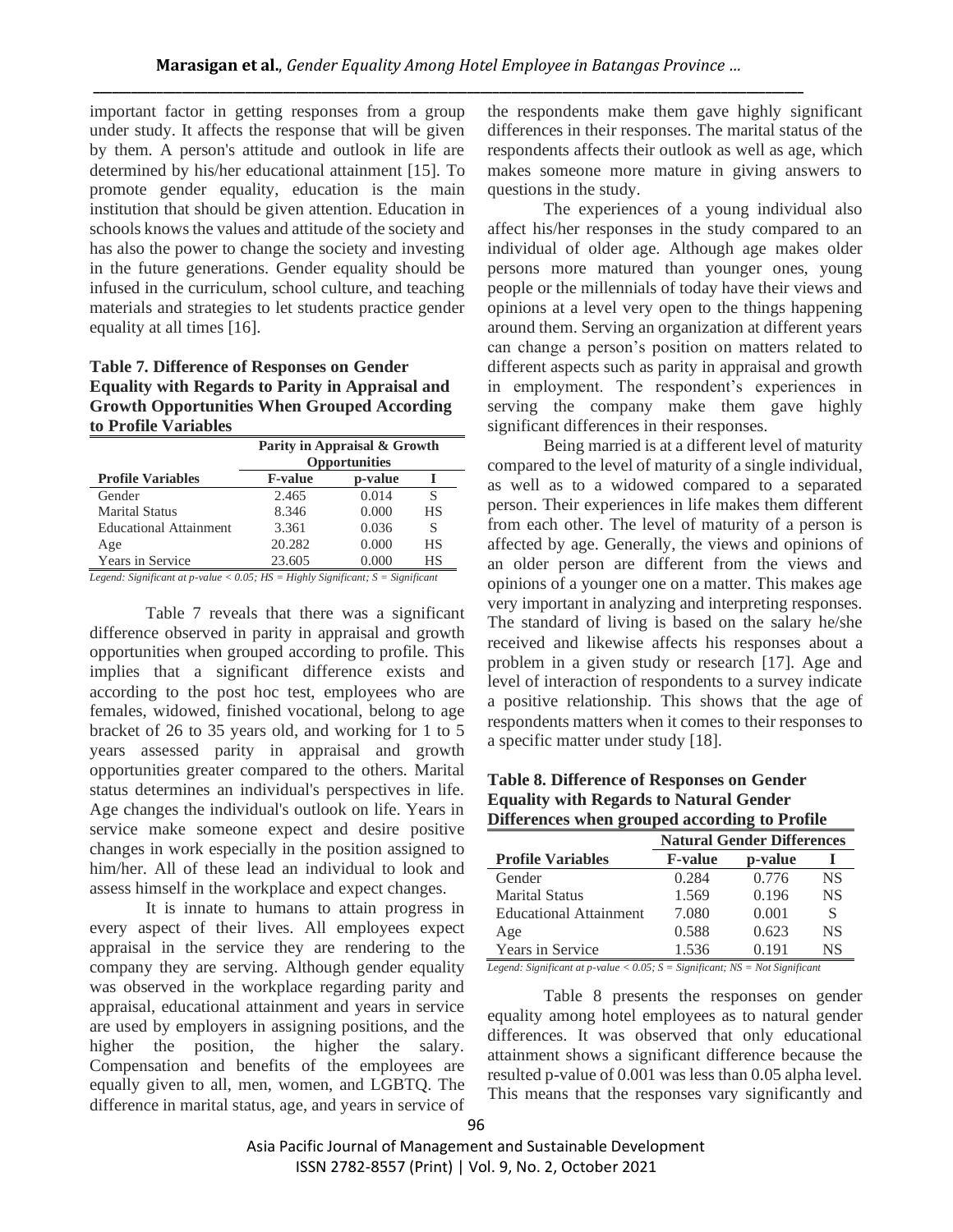based on the post hoc test, it was found out that College graduates and undergraduates have higher assessments compared to the other groups. Higher education attained by the respondents makes them open to the issue of gender equality. It is one of the important issues that is tackled and part of the lessons given in educational institutions. The media always has a report related to it. The government has implemented programs about gender equality to open the mind of the people about it and avoid it in every workplace in the country. Even in other countries, people are aware of gender equality. Nelson Mandela became famous around the world because of his fight against discrimination. Gender equality is a thing that makes life better to live. Gender equality is one of those things that they see which affect their lives. Education makes them aware of whether there is equality or inequality in the workplace. It makes them know whether discrimination takes place around them or if they are already experiencing it. Knowing what is happening around them, they can give reactions through the knowledge they gain from education. People are aware of the laws and policies in gender equality because of education.

Knowledge is gained through education. It makes people aware of the world that leads them in turning it into something better that will make their life improved and developed. Perception in life is being developed through education. It develops one's opinions and viewpoints on the things around him that affect life. People argue whether education is the sole thing that gives awareness and understanding. Some people say that education is a progression of the acquisition of facts while knowledge is something very different. Education and knowledge are indeed two different things, but facts cannot be transformed into knowledge without education. They are two related things that cannot be separated. Education makes people understand things comparing to other things around them. It is not only about reading and writing, but it is also about lessons in life that people understand and can be used to improve their lives [19].

Education, where knowledge, skill, and understanding are gained by someone, makes him/her more aware and give reactions to what is happening around especially in the workplace where education plays a vital role in the state of sensibility of a person on the things related to what is observed [15]. Social outcomes are affected by formal education as well as the education variable throughout the life of an employee [20].

|  |  |  | Table 9. Difference in Responses on Gender          |  |
|--|--|--|-----------------------------------------------------|--|
|  |  |  | <b>Equality with Regards to Gender-Based Work</b>   |  |
|  |  |  | <b>Allocation when grouped according to Profile</b> |  |

|                               | <b>Gender-Based Work</b><br><b>Allocation</b> |         |           |
|-------------------------------|-----------------------------------------------|---------|-----------|
| <b>Profile Variables</b>      | <b>F-value</b>                                | p-value |           |
| Gender                        | 3.166                                         | 0.002   |           |
| <b>Marital Status</b>         | 3.838                                         | 0.010   | S         |
| <b>Educational Attainment</b> | 4.050                                         | 0.018   | S         |
| Age                           | 9.323                                         | 0.000   | <b>HS</b> |
| Years in Service              | 15.617                                        | 0.000   | НS        |

*Legend: Significant at p-value < 0.05; HS = Highly Significant; NS = Not Significant*

As shown in Table 9, there is a significant difference observed on gender-based work allocation when grouped according to profile. This implies that a significant difference exists and according to the post hoc test, employees who are females, widowed, and finished vocational, belong to the age bracket of 26 to 35 years old and working for 1 to 5 years assessed gender-based work allocation greater compared to the others. Gender inequality is felt by the respondents. Educational attainment and years of service to the company are considered by employers in assigning positions but from the responses given males dominate the workplace. Respondents at different age brackets and years in service gave highly significant differences in their responses in terms of gender-based work allocation. Individuals of different ages have different views on a certain problem.

Age plays a major role in how a person perceives things that happen around him. Age is a variable of study that affects one's perception in life. As an individual age, changes also take in his life, not only with his physical state but as well as to his mental state affecting how an individual perceives and understand the things that affect his/her life. The age of the respondents and their reaction to a survey are two related things. Respondents of the study are on different age ranges, which may have a relationship with how they feel towards gender-based work allocation. Age can tell the difference in attitudes and behaviors of respondents of the study. Its differences in attitudes can be the broadest and most enlightening in terms of issues from foreign policy to social policy. It indicates two important characteristics of a person, namely: their place in the life cycle and is a member of a group born at the time of year. The nature of age is used by researchers to use a method known as cohort analysis to study a group of people throughout their lives [21].

The years rendered make individuals have different assessments. The length of service of the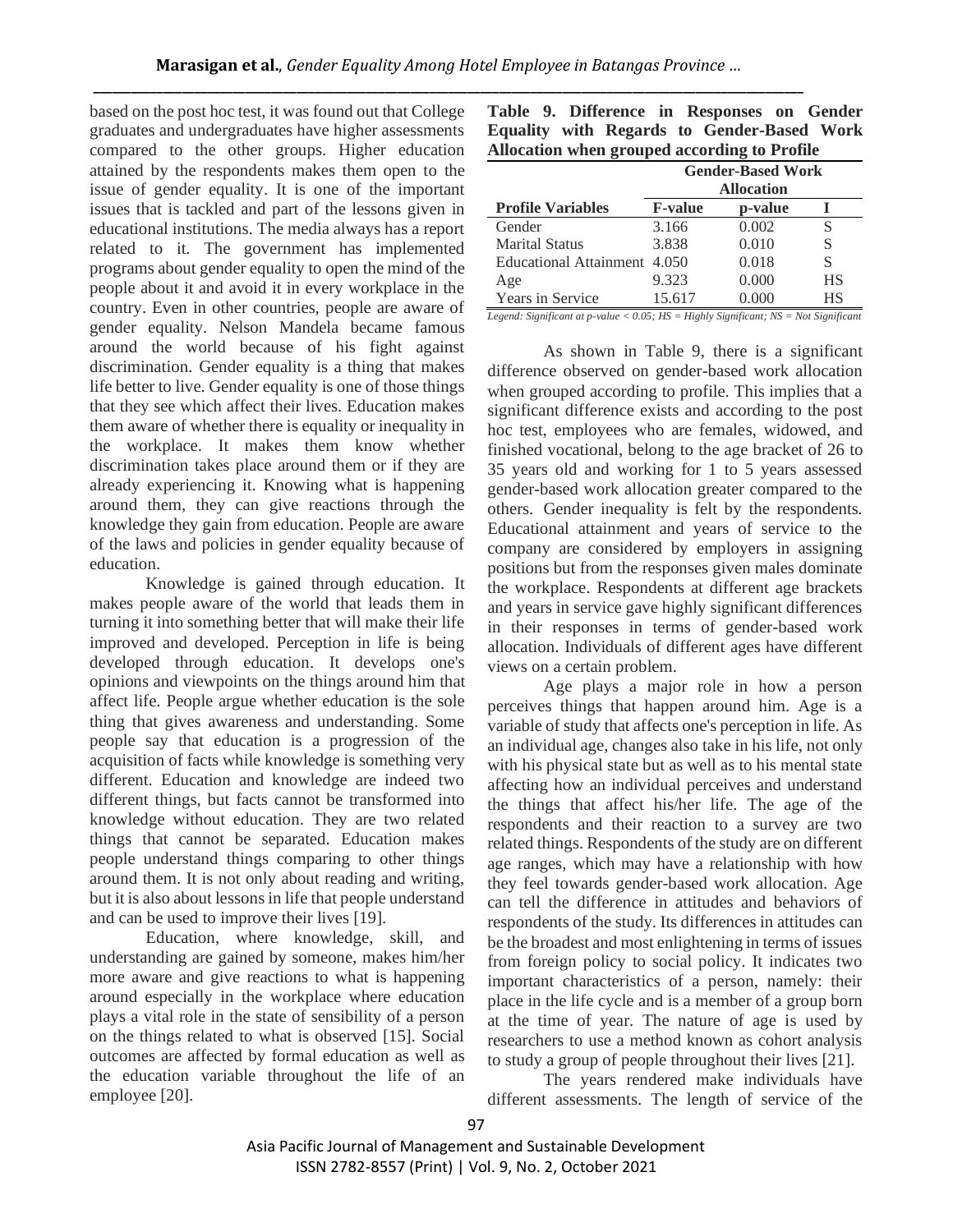respondents given to the company as well as their age develops a different attitude towards the distribution of positions to them. The perception of a person towards his/her work changes as he/she gains more years in serving a company. Probably, the attitude of an individual towards work will be different from his attitude when he was new in the work and with his attitude after five or ten years in service. Length of service may make demand more from the company he is serving. If an employee receives enough benefits from his work, he will remain and stay serving the company, showing his satisfaction with what he receives from the company including equality in gender-based work allocation. Both employees, with long and short years of service in the company, have a positive perception in performing their job and make them give positive responses on things related to their work. They have the intention to be part of the success of the company which both will benefit.

Employees are watchful in advancement opportunities in their work. They keep an eye on their work and their employers. Attitudes of employers are different by age group and among people depending on what they receive from their employers. Attitudes are different among the different age groups of employees. Employees who have been serving a company for many years know the company very well. The changes they experience through the years in the company make them understand everything in the workplace. They are already familiar with how the company runs every day resulting in higher productivity in their work [22]. Employees who have a shorter period of service to the company or those that are newly hired show excitement and enthusiasm in performing their job. This will lead them to be productive employees having a positive perception of their job [23].

| Objectives                                    | <b>Activities/Strategies</b>                                                                                                                                          | <b>Outcomes</b>                                                                                                               |
|-----------------------------------------------|-----------------------------------------------------------------------------------------------------------------------------------------------------------------------|-------------------------------------------------------------------------------------------------------------------------------|
| To ensure that<br>gender equality is          | 1. GAD TRAINING<br>The company may conduct GAD training in another                                                                                                    | Both employers and employees will be<br>knowledgeable about gender equality.                                                  |
| given attention by                            | place to have a new ambiance which can be once or more                                                                                                                |                                                                                                                               |
| the                                           | a year                                                                                                                                                                | Having GAD training in another venue will                                                                                     |
| the employers and<br>employees                | 2. Gender diversity Seminar<br>Give lectures about equality (with a focus on gender                                                                                   | lessen the monotony of the workplace.                                                                                         |
|                                               | diversity in the workplace and parity on women and<br>LGBTQ in assigning positions and sexual harassment)                                                             | They will become aware of gender equality<br>and inequality                                                                   |
|                                               | 3. Team Building                                                                                                                                                      |                                                                                                                               |
|                                               | Team building activities for the employer and employees                                                                                                               | Employees will be aware of their rights.                                                                                      |
| To make policies                              | 1. GAD Committee                                                                                                                                                      |                                                                                                                               |
| about gender<br>equality and to<br>ensure the | Form a committee assign in making policies with regard<br>to gender equality in the workplace                                                                         | Policies will serve as a basis on how<br>employers and employees should act by their<br>responsibilities and gender equality. |
| implementation of                             | 2. Revisiting the Employee's Manual                                                                                                                                   |                                                                                                                               |
| these policies                                | Policies of the company should be with regard to gender<br>equality in line with the laws and policies of the<br>government will be formed by the committee on gender | Policies should be discussed during meetings<br>and GAD training.                                                             |
|                                               | equality<br>The policies made should be in the handbook and<br>distributed to all                                                                                     | A hard copy of the policies will make<br>everybody more aware of it.                                                          |
|                                               | 3. Comfort room for all genders                                                                                                                                       |                                                                                                                               |

**Table 10. Proposed Action Plan for Gender Equality in the Workplace**

## **CONCLUSIONS AND RECOMMENDATIONS**

 The majority of the respondents are males, single, have attained college degree, aged 26-35 years old, and rendered 1-5 years of service. Gender equalities are observed on parity in appraisal and growth opportunities and natural gender differences.

Responses on gender equality as to parity and appraisal and growth opportunities and gender-based work allocation vary significantly across each profile while on workplace gender bias and natural gender differences exist. An action plan was proposed to promote gender equality in the hotel industry in Batangas